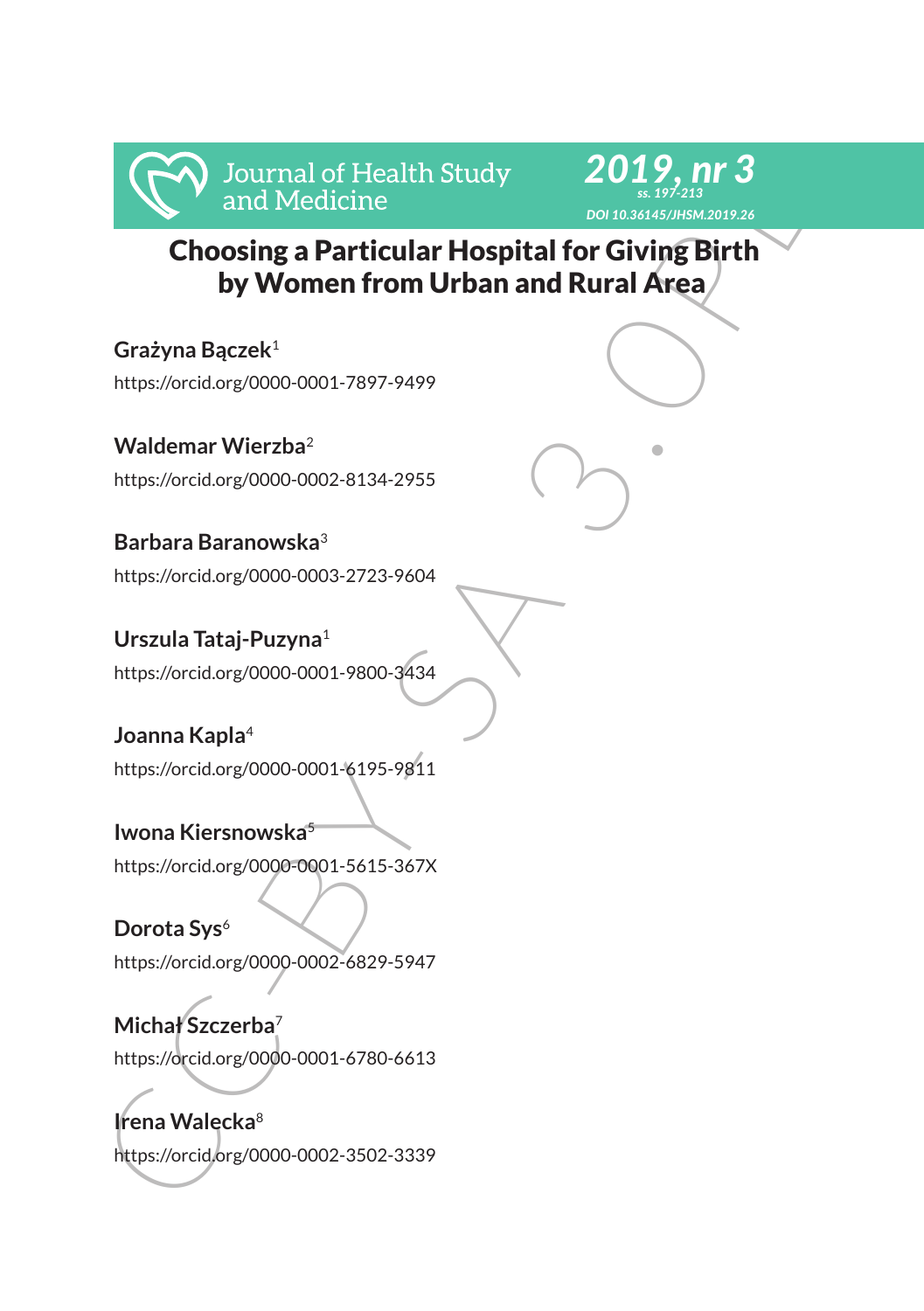- <sup>1</sup> Department of Obstetrics and Gynecology Didactics, Medical University of Warsaw, Warsaw, Poland
- <sup>2</sup> University of Humanities and Economics in Lodz, Poland
- 3 Department of Midwifery, Centre of Postgraduate Medical Education, Warsaw, Poland
- <sup>4</sup> The Holy Family Specialist Hospital, Warsaw, Poland
- <sup>5</sup> Department of Obstetrics and Perinatology, Medical University of Warsaw, Warsaw, Poland
- <sup>6</sup> Department of Procreative Health, Centre of Postgraduate Medical Education, Warsaw, Poland
- <sup>7</sup> Katowice School of Technology, Katowice, Poland
- <sup>8</sup> Dermatology Department, Centre of Postgraduate Medical Education, Warsaw, Poland

Expainment of Districts and Economics in Lod.<br>
Narsaw, Poland<br>
<sup>2</sup> University of Humanities and Economics in Lod., Poland<br>
<sup>2</sup> Department of Michigitery, Centre of Postgraduate Medicial Education, Warsaw. Poland<br>
<sup>2</sup> Depar **Address for correspondence** Waldemar Wierzba University of Humanities and Economics in Lodz 26 Sterlinga Str, 90-212 Lodz, Poland e-mail: wwierzba@post.pl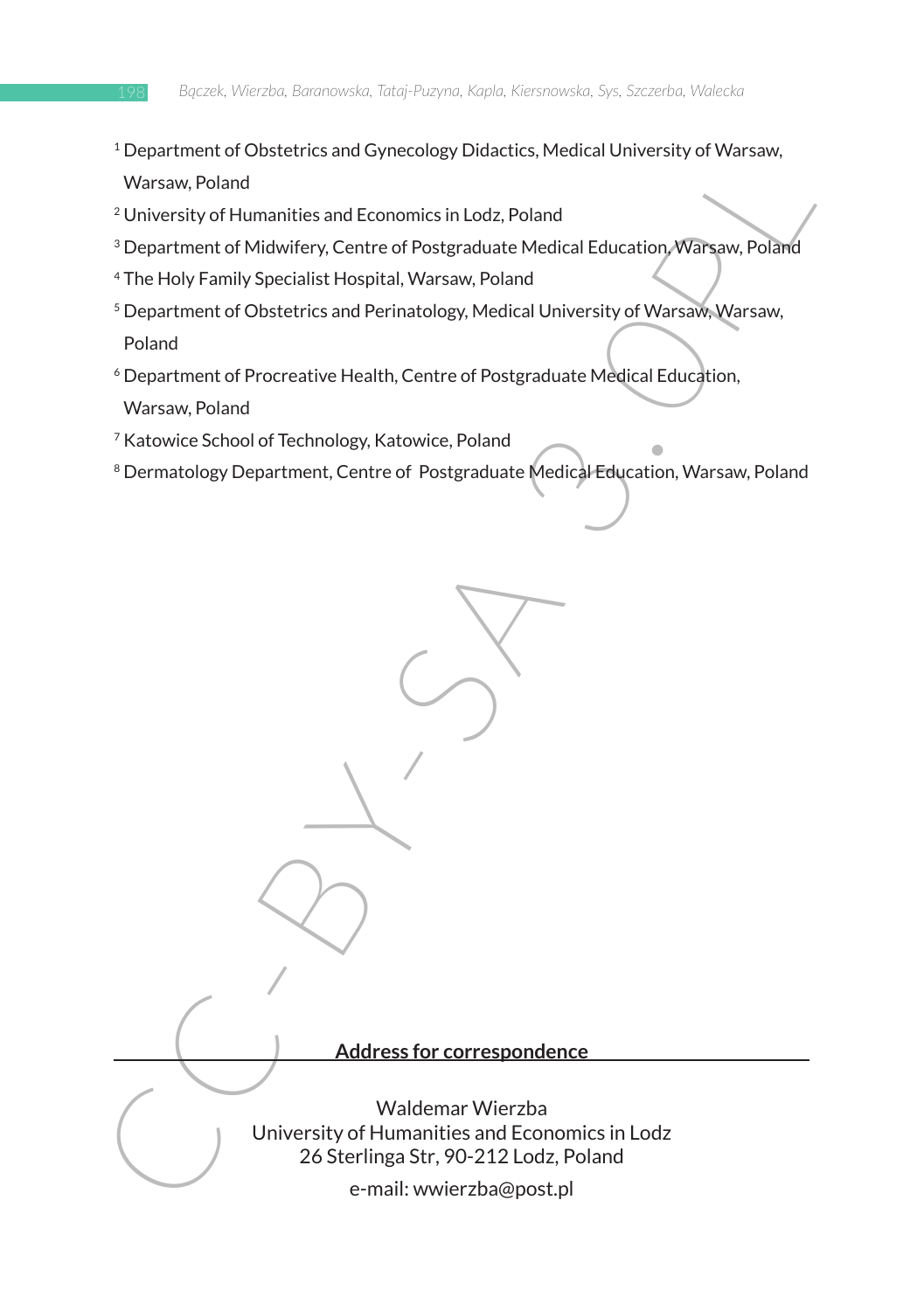# *Abstract*

**Introduction and objective:** Choosing the facility for delivery is important *for all women, regardless of their origin and place of residence. However that depends on the healthcare system, cultural and social standards in individual countries. Particularly significant in the perinatal period is the influence of the environment demonstrated by means of epigenetic mechanisms.* 

*The aim of the study was to determine the reason for choosing a particular facility by women from rural and urban areas and how did they gained the information on chosen delivery departments.*

*Material and method: The study included examination of the distance traveled by the surveyed woman to carry the birth in the chosen hospital. Part of the study was to estimate the distances between the hospitals and the homes of the participants.* 

**Introduction and objective:** Choosing the facility for delivery is important<br>
for all women, regardless of their origin and place of residence; However that<br>
depends on the healthcare system, cultural and social standard *Results: Women from rural areas declare they travel a longer distance to a hospital located in the city, if midwives from nearby facilities do not provide access to pharmacological methods to relieve the pain of childbirth. Women from rural area usually travel 40-50 km to the chosen hospital, in contrast to women from the city who travel 7-20 km only. It is interesting to note that most women, both from the city and the countryside do not choose the nearest hospital. Women from rural areas more often indicated the need for neonatal intensive care unit (NICU) at chosen facility in the case of health problem with a baby. When choosing a hospital, it was also important whether a midwife or a doctor was in charge of pregnancy and delivery, were working in this facility. Conclusions: Women from the rural areas did not differ from women from the urban areas significantly in terms of preferred sources of information on the place to give birth. Most often it was the preference of the mother or the obstetrician recommendation.*

*Key words: place of birth, intrapartum care, maternity hospital*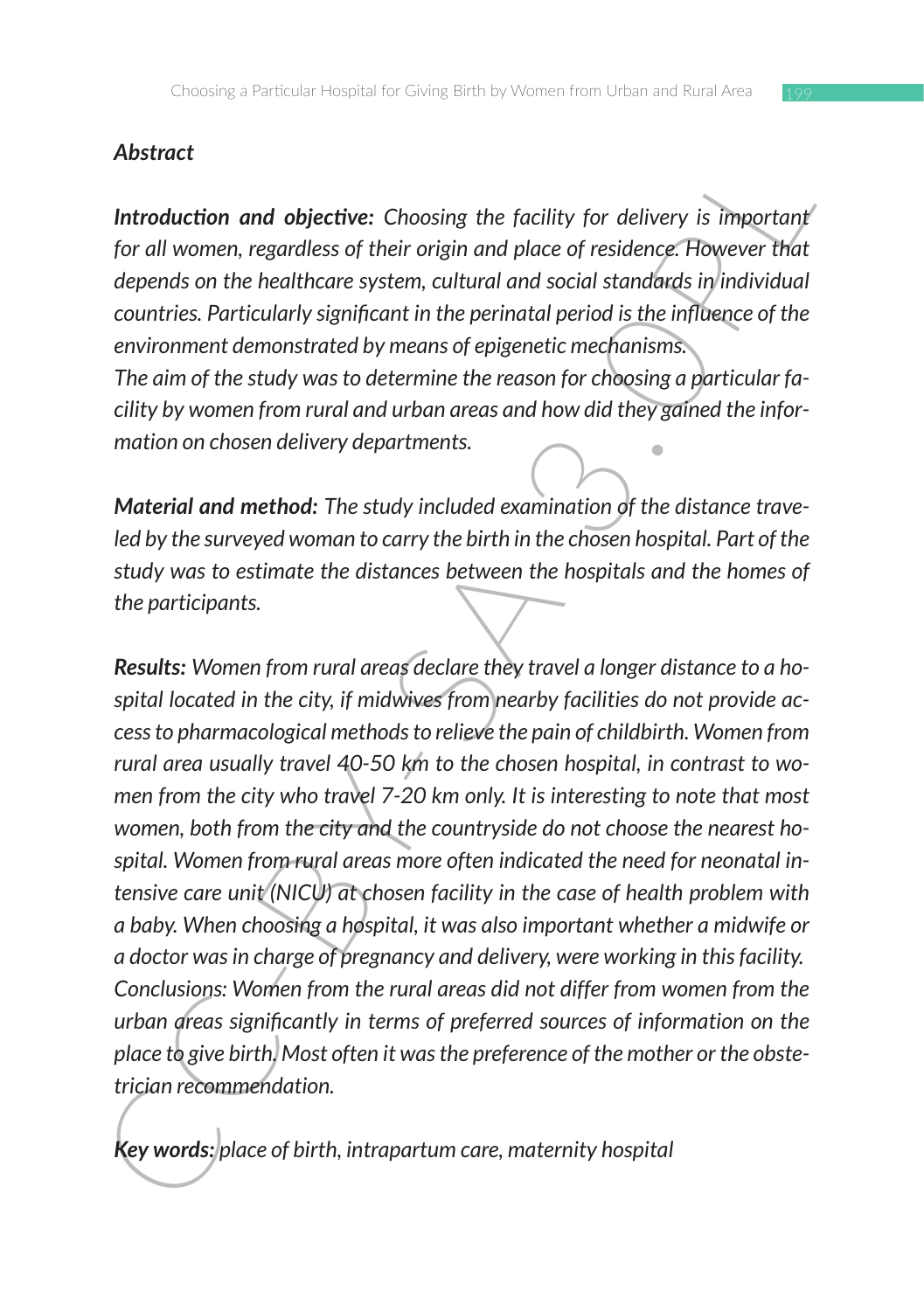#### **Introduction**

The quality of birth, in accordance to the current guidelines of the World Health Organization, is related to the positive experience of giving birth in two perspectives [1].

Short-term, which consists of women's experience and obstetric-neonatal results, and in the long-term perspective related to future health effects. The conditions of delivery to the world determine the future health and life quality of the mother and the child. Particularly significant in the perinatal period is the influence of the environment manifested by means of epigenetic mechanisms [2]. The quality of obstetrics care includes components related to material resources (equipment of hospital wards), staff resources (number of personnel, experience and competence of medical staff) and components related to the standard of provided medical services [1].

Among the factors influencing the assessment of the obstetric care quality, we can take into account the distance between the place of residence and the facility where the services are provided, proper communication between staff and a patient, friendly arrangement of the facility for pregnant women or parturient and reliable services reflecting the needs of the individual and the local community [1,3,4,5].

Introduction<br>The quality of birth, in accordance to the current guidelines of the World-<br>Health Organization, is related to the positive experience of Evings Dirfi<br>Health Organization, is related to the positive experience Making a decision concerning the choice of hospital to give birth in is part of the process and one of the component of woman preparation to give birth to a child. The time of making decision on particular institution to give birth varies [6]. Women report the need to discuss the choice of place to give birth of birth with obstetrician [7]. Choosing a place to give birth, as well as Staff who is in charge of patient care are important components affecting the quality of birth [5,6,8]. The decision regarding the location of delivery is important for all women, regardless of their origin and place of residence, at the same time it depends on the health care system, cultural and social standards in individual countries [8,9,10]. Women from rural areas declare that they travel a longer distance to a hospital located in the city, if facilities near their residence are run by midwives only, who do not provide access to pharmacological methods to relieve the pain [11].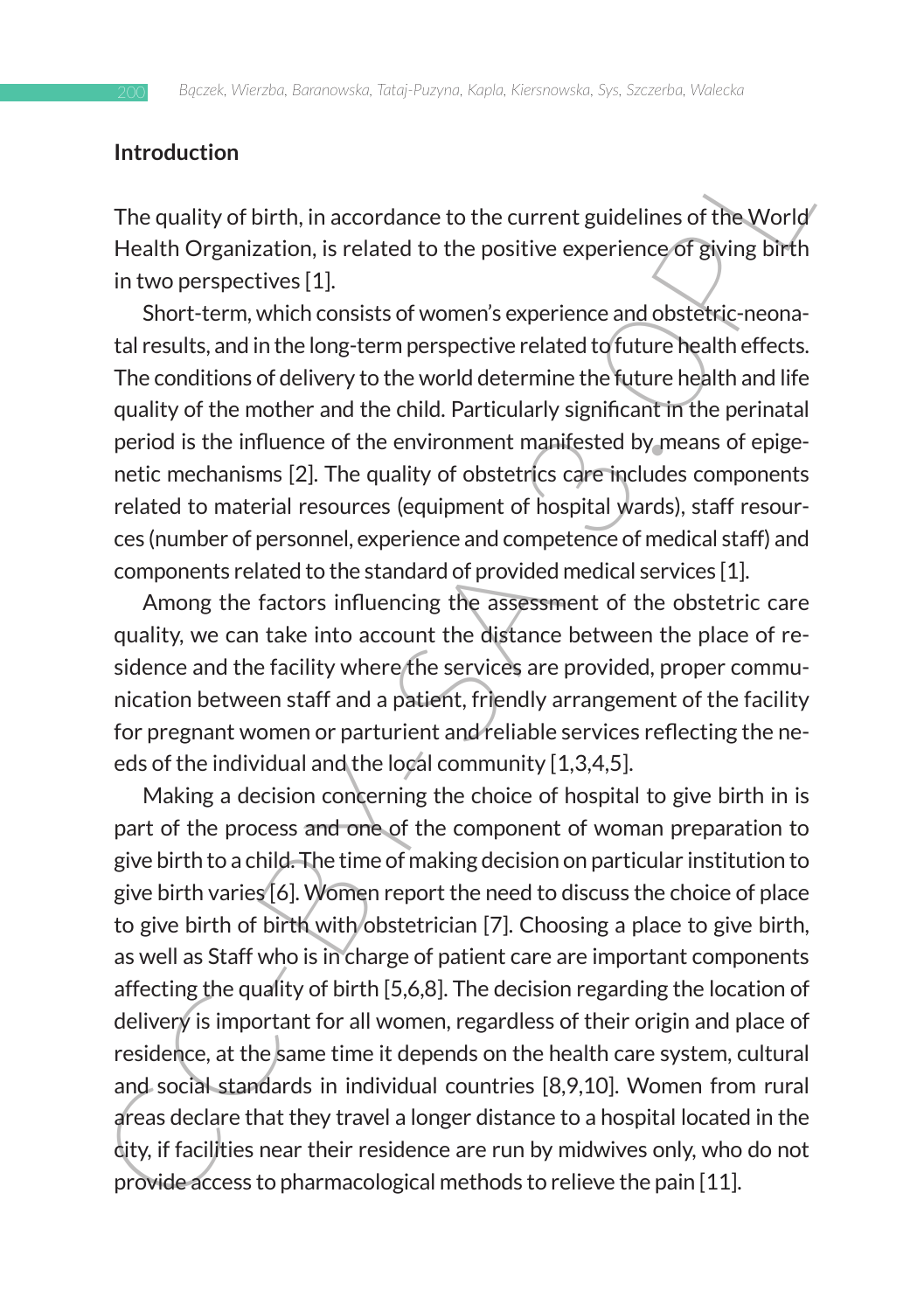When deciding whether to choose a place of birth, women consider the safety of mother and child. In undeveloped countries the choice is limited to delivery at home, due to the lack of access to professio $\ell$ nal obstetrics care. However, the availability of obstetrics services in developed countries does not guarantee that women's expectations are met, and force institutions to raise the standard of provided care [9,10,12].

where uccluding whence to choose a pare of the min, women considerate of mother and child. In undeveloped countries the choice is limited to delivery at home, due to the lack of access to professio/<br>nad obstetries care. Ho In Poland, a vast majority of deliveries take place in the hospitals. The choice of a particular institution, apart from the mothers' expectations and the distance from the place of residence, is also restricted due to the limited amount of qualified facilities the patient  $c$  an be referred to, depending on medical issue. When referring to a hospital, the course of pregnancy, anticipated delivery procedure or the child's birth status, are taken into consideration, because special procedures can only be provided by certain hospitals. So in essence, referral to a hospital is prioritized depending on the gravity of the health problem [1,2,3]. There are 16 voivodeships in Poland, in each of them there are 11-52 maternity units and on average 25 facilities. Universal access to information about the services and quality of an establishment, as well as the ease of obtaining opinions of other women on websites and online portals makes decision-making easier and motivates them go to make an informed choice of a particular institution [13].

The aim of the study was to determine the reason for choosing a specific facility among women from rural and urban areas, the source of information on the selected facility and the distance the patient traveled from the place of residence to the selected hospital.

### **Materials and method**

The study was conducted from December 2017 till February 2018 in the obstetric department in the Warsaw Hospital with the scale of priority being 2. There were 720 questionnaires distributed, of which 579 were filled out, and only 509 were correctly completed.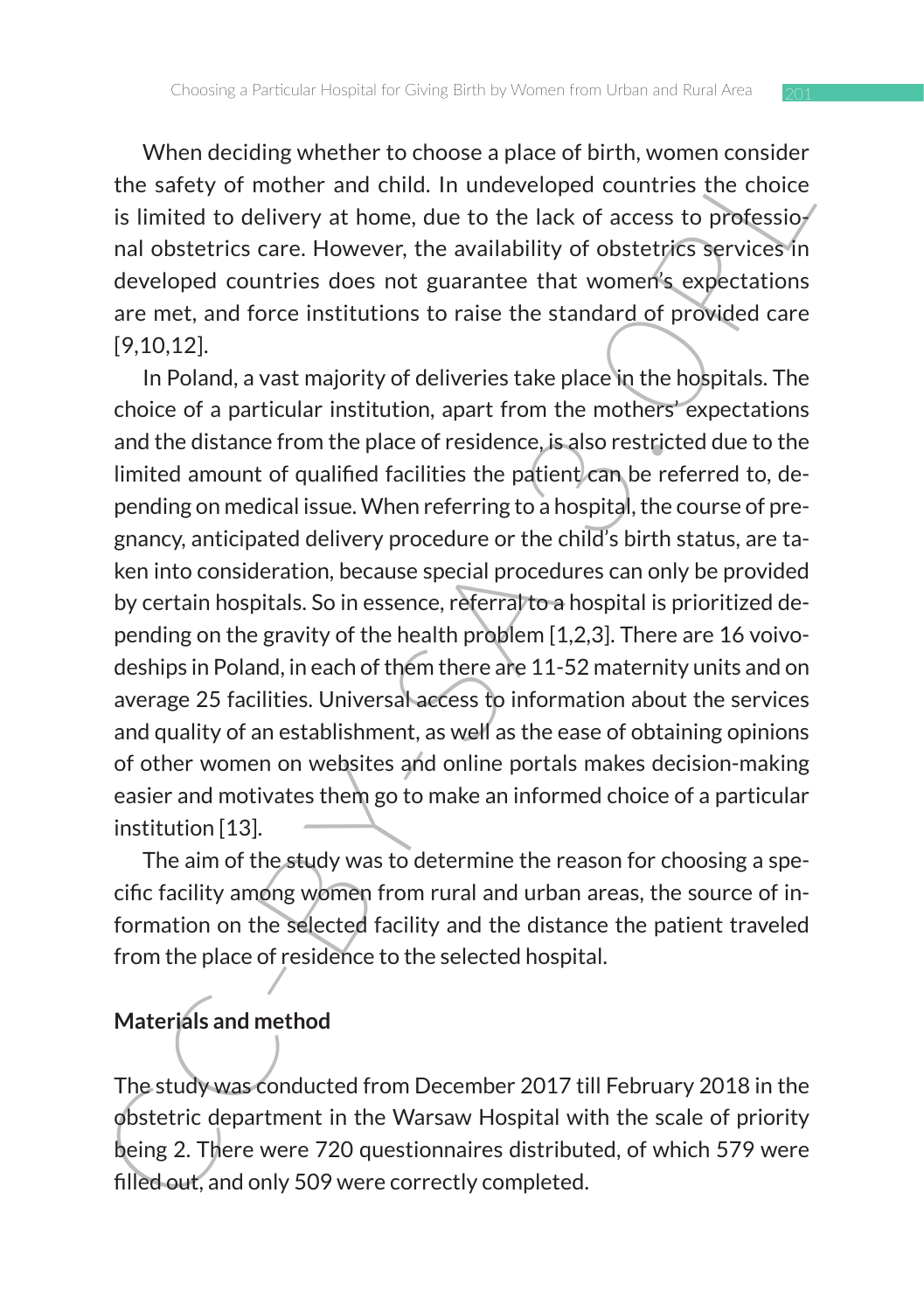The authors' own questionnaire used in the study included demographic data related to age, marital and economic status, education level, parity, and place of residence.

The auturos worreleased distance used in the sudary included uemeplare-<br>Thick data related to age, marital and economic status, education level, particly, and place of residence.<br>
Women estimated distances between the plac Women estimated distances between the place of residence and the selected hospital, and concluded whether the chosen maternity hospital was the nearest to their place of residence or not. Also, women were asked to choose between two main reasons out of eleven as to why they chose a specific hospital. It was also questioned if the person overlooking the pregnancy works in the chosen facility and to point what was their source of the information.

This study was authorized by the Bioethics Committee of the Warsaw Medical University as a part of research of quality of childbirth no. AKBE/232/2017.

The following statistical methods were used to analyze the data: frequency tables and frequency of the distribution of responses, bipartite (cross) tables, chi-square independence test or Fisher's test. The analysis was performed at the significance level of 0.05 in the R and Excel programs.

The criteria for inclusion to the study group was delivery in the hospital where the study was carried out, no recommendations for parturition in a II and III (higher) degree of reference of the hospital or no direct transfer from the pathology ward to the delivery room.

Within a radius of 4 km of the hospital where the study was carried out, there were 5 other hospitals (including one which belongs to the private health care sector), there were 12 hospitals contracted for parturition in the whole city.

The majority of women were between 26 to 35 years of age, lived in Warsaw, were married, had a higher education level, and a good economic status. 13.2% of women came from the rural area (n=67). There were no statistically significant differences between the groups of women from the countryside and the city in terms of socio-demographic features (Tab. 1).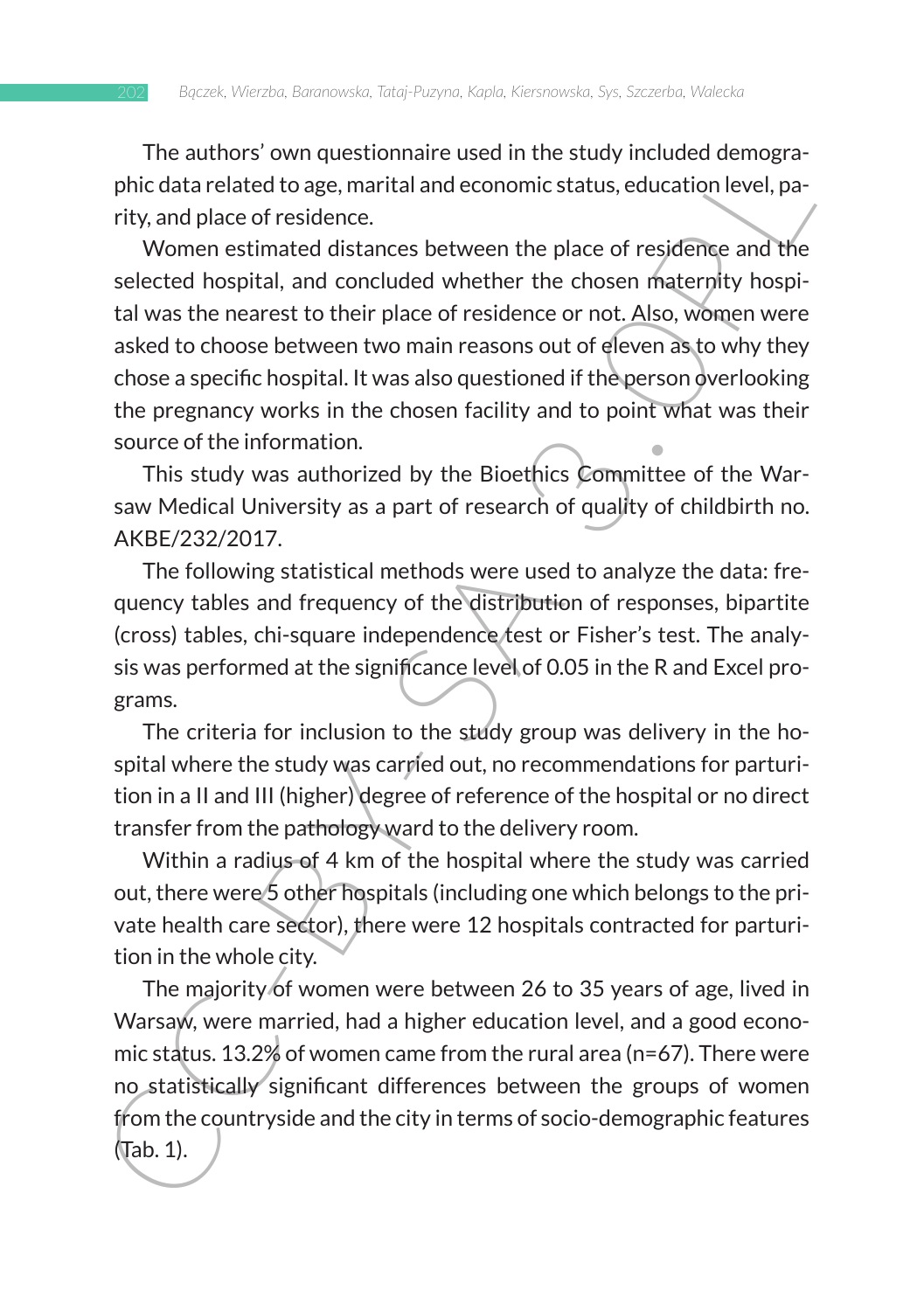|                                                         | $\aleph$                | 0,59%                    | 9,82%     | 33,01% | 39,49%    | 14,34%    | 2,75%          | 1,77%                | 1,57%          | 15,13%         | 81,53%          | 54,42%     | 33,60% | 8,64%          | 3,34%                   | 19,25          | 78,19   | 2,55           | 0,79                     | 66,40  | 32,81         |  |  |
|---------------------------------------------------------|-------------------------|--------------------------|-----------|--------|-----------|-----------|----------------|----------------------|----------------|----------------|-----------------|------------|--------|----------------|-------------------------|----------------|---------|----------------|--------------------------|--------|---------------|--|--|
|                                                         | z                       | S                        | 50        | 168    | 201       | 73        | $\overline{4}$ | $\circ$              | $\infty$       | 77             | 415             | 277        | 171    | $\overline{4}$ | 17                      | 98             | 398     | 13             | 4                        | 338    | 167           |  |  |
|                                                         |                         | 0,45%                    | 10,18%    | 31,22% | 40,50%    | 15,16%    | 2,49%          | 1,58%                | 1,58%          | 14,03%         | 82,81%          | 55,20%     | 32,35% | 8,82%          | 3,39%                   | 19,46%         | 77,60%  | 2,94%          | 0,68%                    | 65,16% | 34,16%        |  |  |
| Table 1. Socio-demographic characteristic of responders | Rural<br>n (%)          | $\sim$                   | 45        | 138    | 179       | 67        | $\Xi$          | $\overline{ }$       | $\overline{ }$ | 62             | 366             | 244        | 143    | 39             | 57                      | 86             | 343     | $\mathfrak{L}$ | က                        | 288    | 151           |  |  |
|                                                         | n (%)<br>City           | 1,49%                    | 7,46%     | 44,78% | 32,84%    | 8,96%     | 4,48%          | 2,99%                | 1,49%          | 22,39%         | 73,13%          | 47,76%     | 41,79% | 7,46%          | 2,99%                   | 17,91%         | 82,09%  | 0,00%          | 1,49%                    | 74,63% | 23,88%        |  |  |
|                                                         |                         | $\overline{\phantom{0}}$ | 5         | 30     | 22        | ∘         | S              | $\sim$               |                | 15             | 49              | 32         | 28     | 5              | $\overline{\mathsf{C}}$ | $\overline{2}$ | 55      | $\circ$        | $\overline{\phantom{0}}$ | 50     | $\frac{6}{1}$ |  |  |
|                                                         | Variables               | $\leq$ 20                | $21 - 25$ | 26-30  | $31 - 35$ | $36 - 40$ | 940            | elementary/secondary | vocational     | post-secondary | master's degree | 1          | $\sim$ | S              | Σί                      | miss           | narried | divorced       | poor                     | good   | very good     |  |  |
|                                                         | Demographic<br>profile: | Age                      |           |        |           |           |                | Education level      |                |                |                 | Childbirth |        |                |                         | Marital status |         |                | Economic status          |        |               |  |  |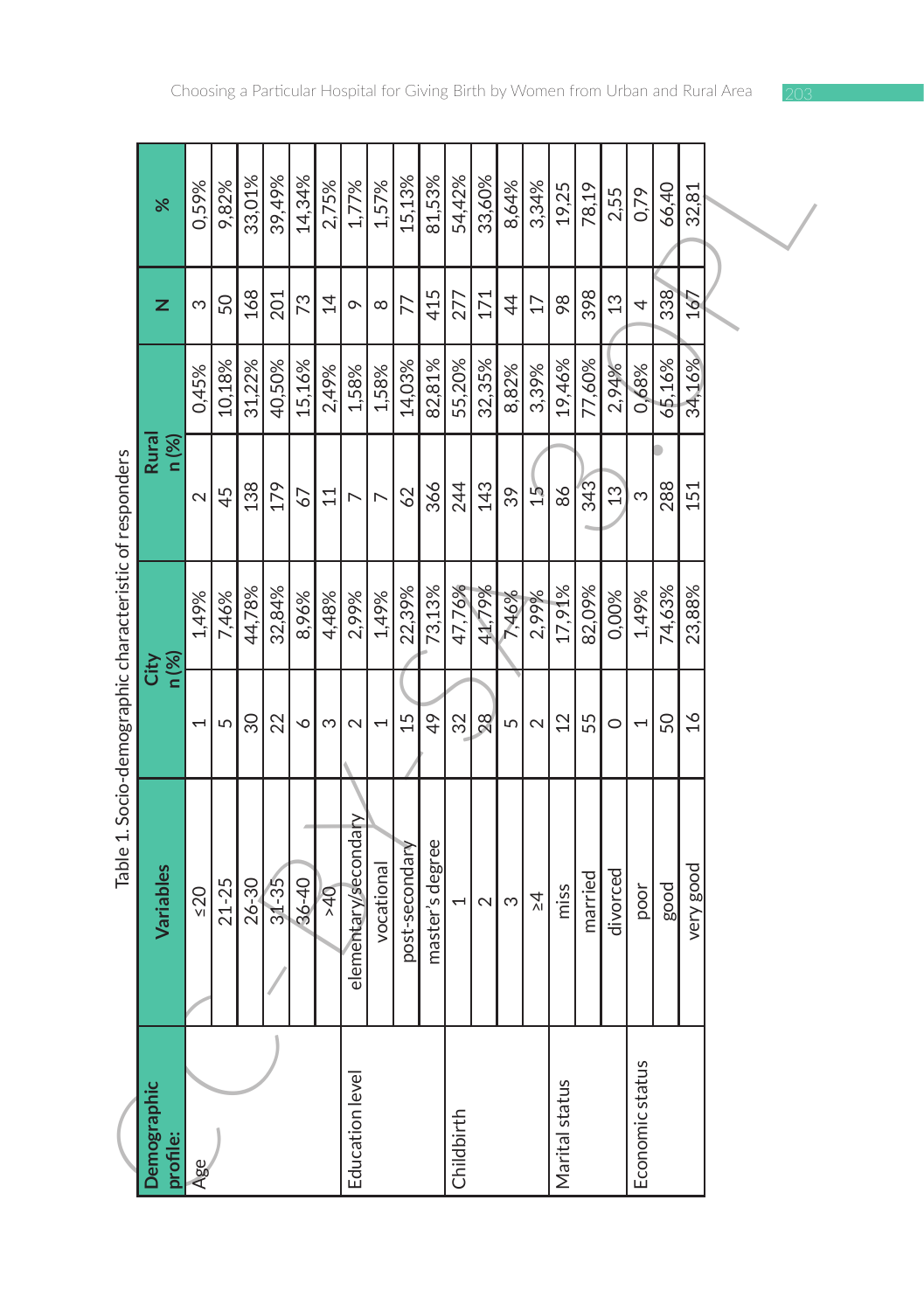#### **Results**

Figures 1 and 2 graphically present the estimated distances of the surveyed women from urban and rural areas to give birth to a child (Fig. 1). The furthest distance indicated was 100-300 km. Women from the countryside usually covered a distance of 40-50 km, while women from the city only covered a distance of 7-20 km.

Most women, both from the city and from the countryside, chose a different hospital than the one nearest to their place of residence (Tab. 2). In addition, some women who chose the nearest hospital were guided by different selection criteria than proximity to their place of residence.

**Figures 1** and 2 graphically present the estimated distances of the surface of the surface of the surface of muchain and rural areas to give birth to a Grind of Fig. 1. The furthest distance indicated was 100-300 km. Wom The most frequently indicated criterion in both studied groups were the conditions of premises (Tab. 3). It was also important whether the midwife or the doctor in charge of pregnancy were working in this hospital. In rural-living women, the possibility of obtaining support in case of a problem in the neonatal pathology department was more often indicated (Tab. 3).

Women from the rural areas did not statistically significantly differ from women residing in the city in terms of the sources of information on the place to give birth. The main source of information was the opinion of other mothers or recommendations of the obstetrician who was in charge of the pregnancy (Tab. 4).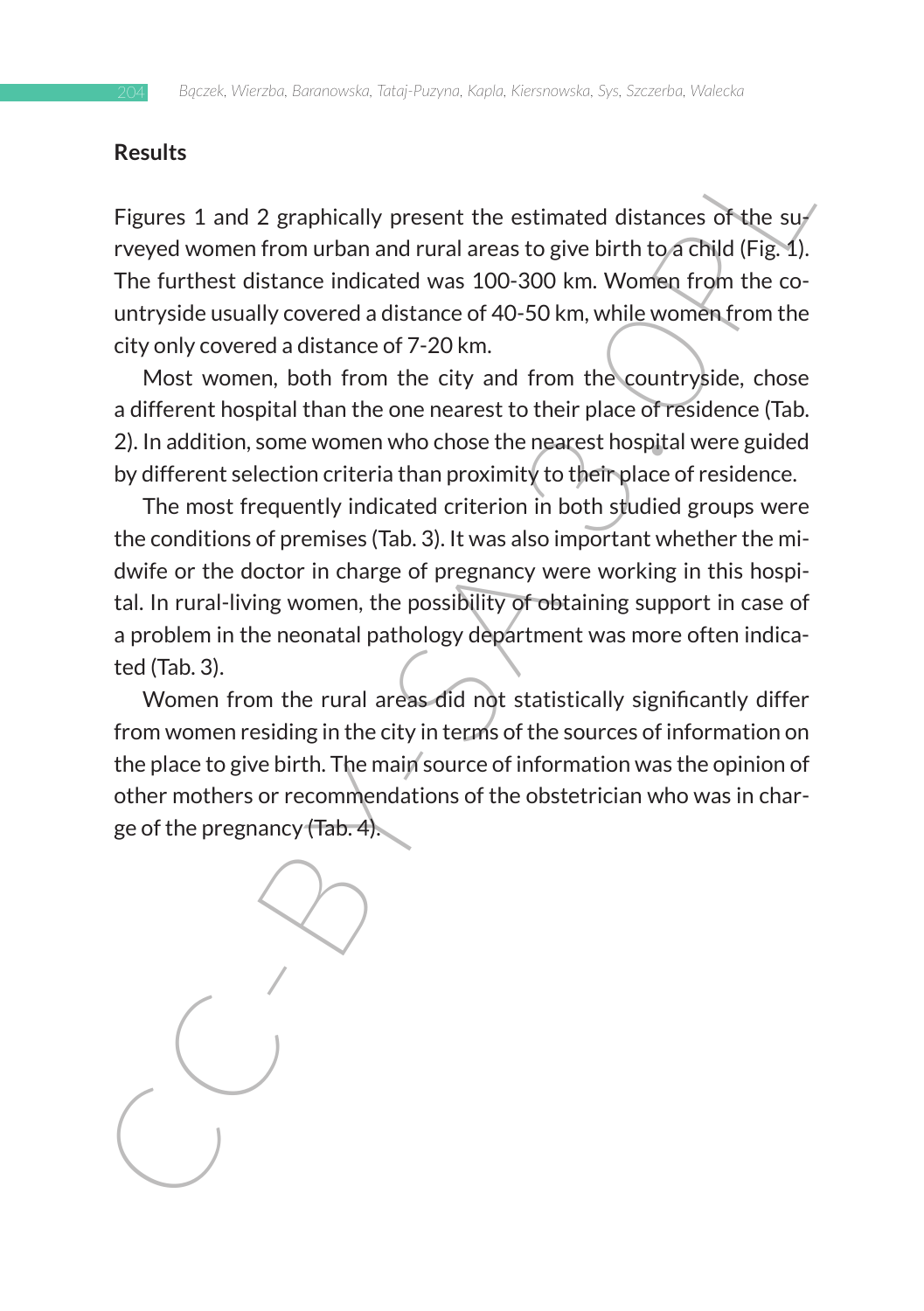

Figure 1. A map of the distance travelled by women living in the countryside (rural) **Figure 1. A map of the distance travelled by women living in the countryside (rural)**



Figure 2. A map of the distance travelled by women living in the urban area **Figure 2. A map of the distance travelled by women living in the urban area**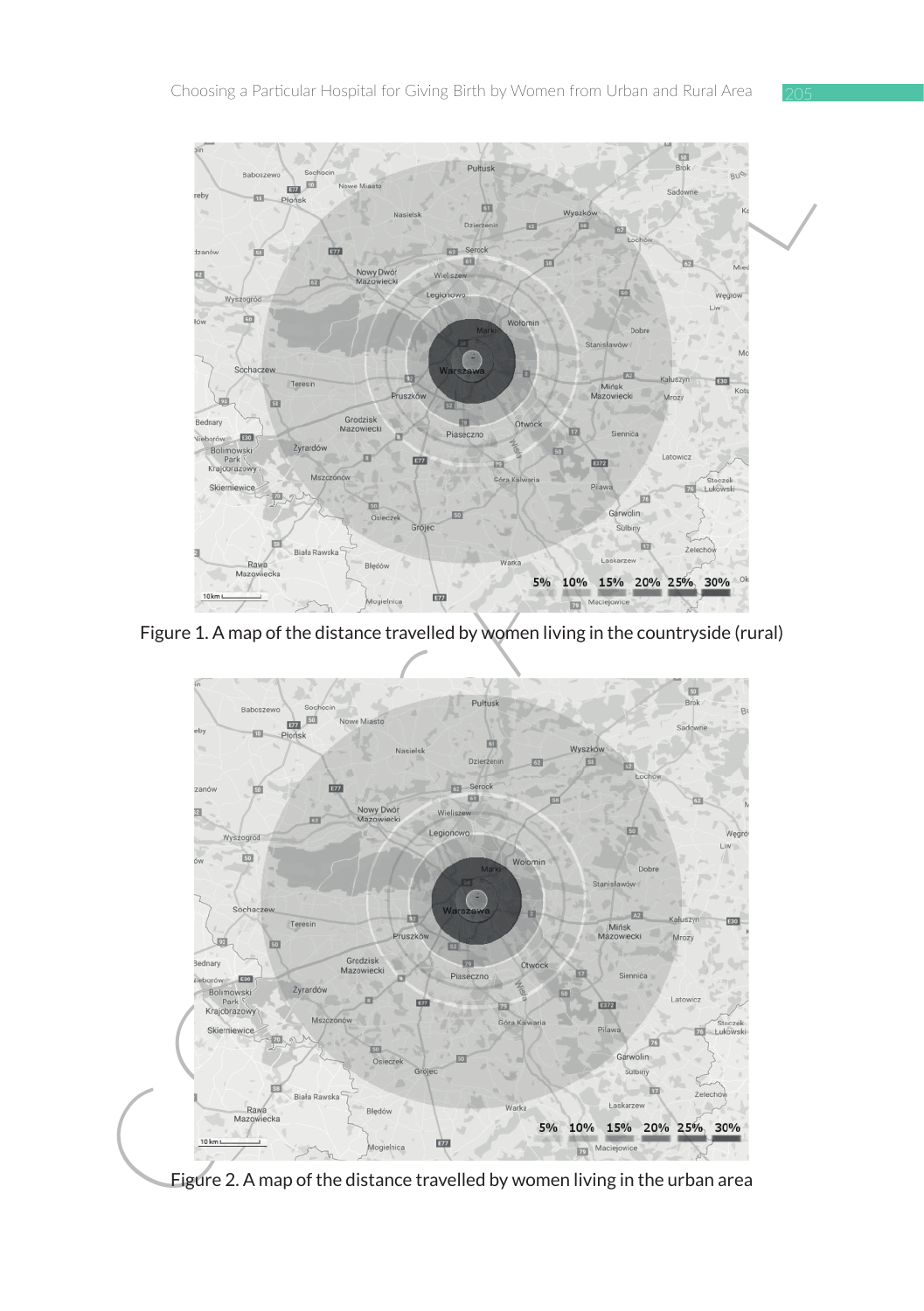|                                                                          | Statistical analysis |          | $X2(1)=24.8831$<br>P<0,05 |                  |           |
|--------------------------------------------------------------------------|----------------------|----------|---------------------------|------------------|-----------|
|                                                                          | City                 | $\infty$ | 35%                       | 65%              | $\bullet$ |
|                                                                          |                      | $\equiv$ | 150                       | 278              |           |
|                                                                          |                      | $\infty$ | 4,5%                      | 95,5%            |           |
| Table 2. Choosing a hospital with regard to the place of residence n=494 | <b>Rural</b>         | $\equiv$ | S                         | 63               |           |
|                                                                          | Variables            |          | The nearest hospital      | Farther hospital |           |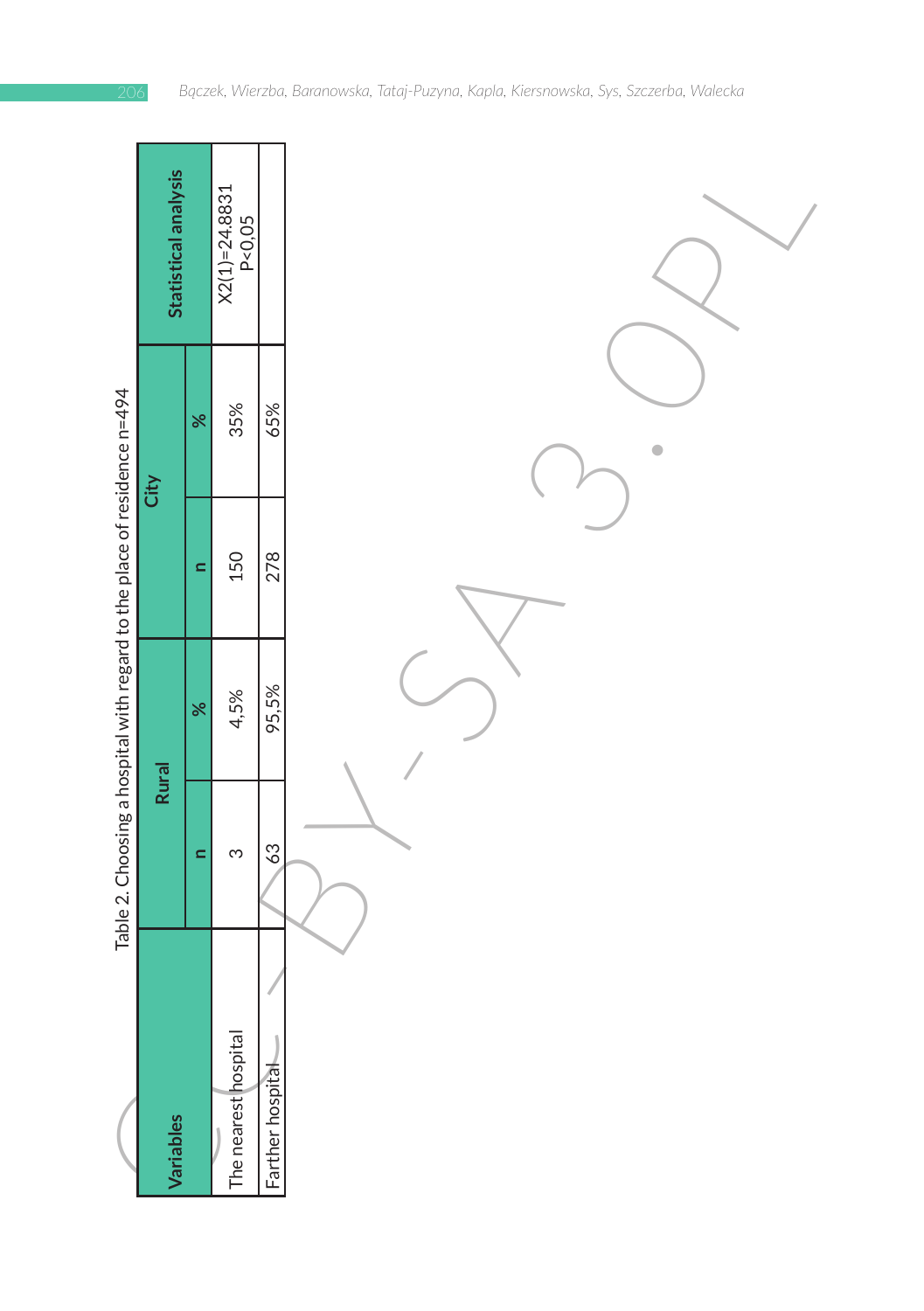| Table 3. The most important reasons for choosing a maternity hospital among women from the countryside and the city | (n=509, multiple choice question) |          |                |        |                |              |
|---------------------------------------------------------------------------------------------------------------------|-----------------------------------|----------|----------------|--------|----------------|--------------|
|                                                                                                                     | Rural                             |          |                | City   |                | <b>Total</b> |
|                                                                                                                     | z                                 | $\aleph$ | Ξ              | ৯ৎ     | Ξ              | ৯ৎ           |
| chose the rearest hospital to my place of residence                                                                 | Σ                                 | 2,24%    | 56             | 11,01% | <b>OOT</b>     | 9,85%        |
| Newborn pathology department (possibility of<br>getting support in the event of a problem)                          | 21                                | 15,67%   | 93             | 10,56% | 114            | 11,23%       |
| The doctor / midwife who was overseeing the<br>pregnancy, works in this hospital.                                   | 29                                | 21,64%   | 138            | 15,66% | 167            | 16,45%       |
| Good premises conditions of delivery rooms and<br>maternity ward.                                                   | 37                                | 27,61%   | 212            | 24,06% | 249            | 24,53%       |
| Because it is a Child-Friendly Hospital                                                                             | 4                                 | 8,21%    | 62             | 7,04%  | 73             | 7,19%        |
| Physcian has a high position in the ranking of<br>foundation "Rodzić po Ludzku"                                     | $\infty$                          | 5,97%    | 57             | 6,47%  | 65             | 6,40%        |
| someone from my family<br>is place.<br>Because a friend /<br>recommended thi                                        | $\mathcal{C}$                     | 7,46%    | 98             | 11,12% | 108            | 10,64%       |
| Because someone from the family or my friends<br>works there.                                                       | 4                                 | 2,99%    | $\frac{9}{2}$  | 3,29%  | 33             | 3,25%        |
| Because there were no spots available in any other<br>hospital.                                                     | က                                 | 2,24%    | $\frac{8}{18}$ | 2,04%  | 21             | 2,07%        |
| did not think about choosing a hospital                                                                             | S                                 | 2,24%    | $\frac{5}{3}$  | 1,70%  | $\frac{8}{18}$ | 1,77%        |
| ized here before and had a positive<br>I've been hospital<br>experience.                                            | 5                                 | 3,73%    | 62             | 7,04%  | 67             | 6,60%        |
|                                                                                                                     |                                   |          |                |        |                |              |
|                                                                                                                     |                                   |          |                |        |                |              |
|                                                                                                                     |                                   |          |                |        |                |              |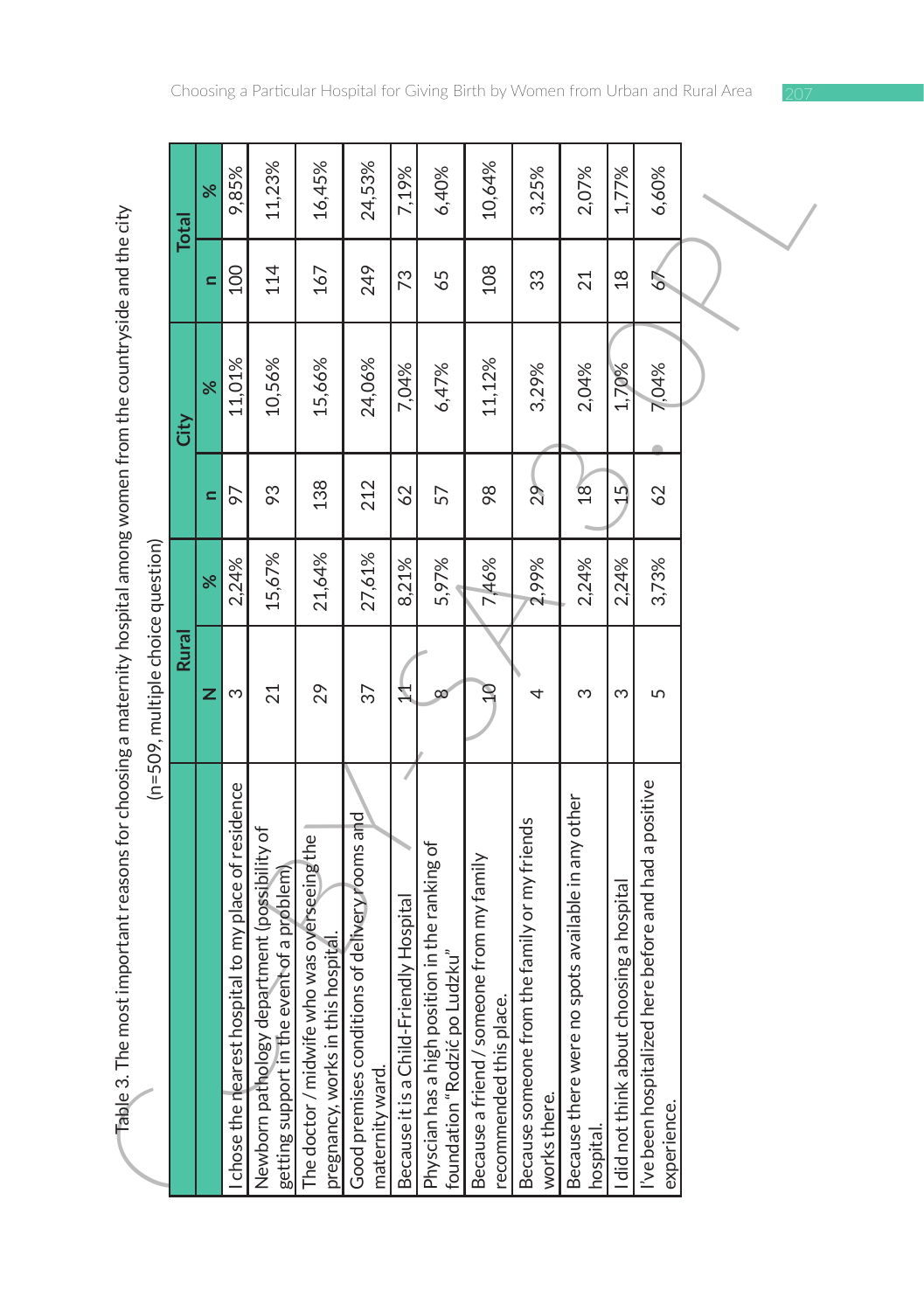|                                                                                                |              | ৯ৎ                                                               | 40,9                  | 10,8             | 16,3           | 5,5     | 9,4             | 3,9             | 13,0     | <b>00T</b> |  |
|------------------------------------------------------------------------------------------------|--------------|------------------------------------------------------------------|-----------------------|------------------|----------------|---------|-----------------|-----------------|----------|------------|--|
|                                                                                                | <b>Total</b> | $\blacksquare$                                                   | 208                   | 55               | 83             | 28      | $\frac{48}{5}$  | 20              | 99       | 508        |  |
|                                                                                                |              | $\aleph$                                                         | 40,6                  | 12,0             | 14,7           | 5,9     | 9,8             | 3,9             | 13,2     | 100        |  |
|                                                                                                | City         | $\blacksquare$                                                   | 179                   | 53               | 65             | 26      | 43              | $\overline{17}$ | 58       | 441        |  |
|                                                                                                |              | $\aleph$                                                         | 43,3                  | 3,0              | 26,9           | 3,0     | 7,5             | 4,5             | 11,9     | 100        |  |
|                                                                                                | <b>Rural</b> | $\blacksquare$                                                   | 29                    | $\sim$           | $\frac{8}{18}$ | $\sim$  | 5               | S               | $\infty$ | 2          |  |
| Table 4. The relationship between the source of information and the place of residence (n=508) |              | The sources of the information about chosen hospi-<br><b>Tal</b> | Other mothers opinion | gdzierodzić.info | Doctor         | Midwife | Parents classes | Hard to say     | Others   | summary    |  |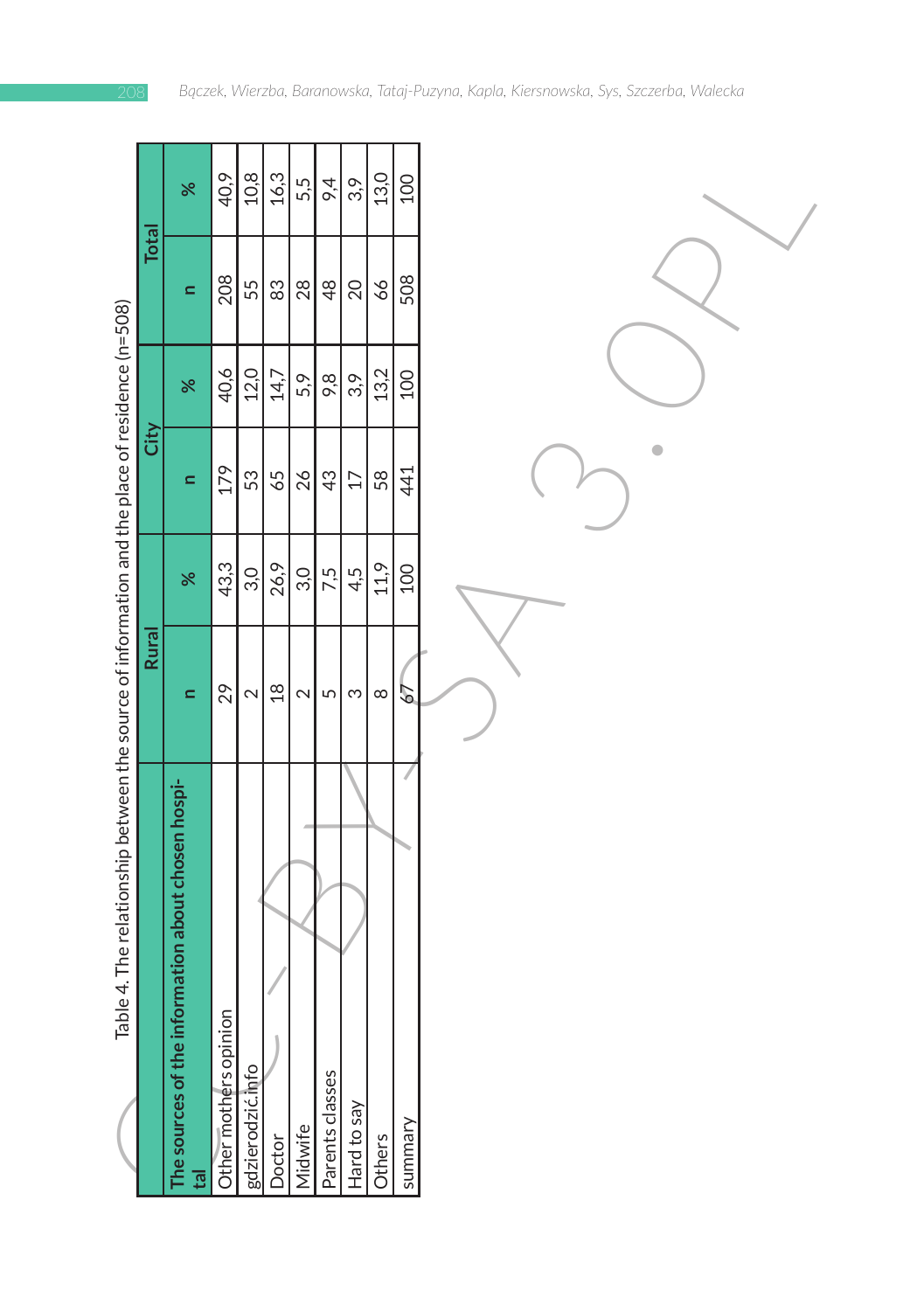#### **Discussion**

The study showed that the average distance that women travel from the  $\ell$ ir place of residence to the place of birth is from 7 to 20 kilometers. Most of the respondents gave birth in a more distant hospital than the one nearest to their place of residence, or did not choose the nearest hospital because of its proximity and relied on other criteria's.

These results are different than those obtained by Adamska-Sala et al. 2018. In their study which was conducted on 8000 women giving birth in Poland, the choice of a particular hospital was most often given as its reason for proximity to the place of residence (36%) [13].

The tendency we observed was to choose a further hospital by both women from the city and the countryside does not appear in the results obtained by the Pitchort team. In their study conducted in Scotland in rural areas, although women declared their willingness to travel to a chosen facility, an important criterion for selection was a close location enabling the family to visit [11]. Similar preferences were used by women who were in their first pregnancy in the Borrelli et al. studies, where the proximity of the hospital was one of the most important elements in choosing the place of birth of the child [14].

Discussion<br>The study showed that the average distance that women travel from the<br>ir place of residence to the place of birth is more distant hospital frame the one<br>arest to their place of residence, or did not choose the n In our study the presence of a properly equipped neonatal intensive care unit was not a significant criterion in the selection of a specific facility as opposed to Adamska-Sala results, where right after the criterion of proximity  $-\sqrt{\pi}$  he presence of a well-equipped neonatal pathology department significantly influenced the choice of childbirth (23%) [13]. The criterion of presence of neonatal intensive care unit becomes a differentiating element between women giving birth at home and choosing childbirth in a hospital [8,15]. Also, in the study Broda et al. The proximity of the hospital to the place of residence and the presence of the neonatal intensive care unit were the main reasons for choosing a specific hospital [7]. A low priority for this criterion in our study may result from the fact that each hospital within a few kilometers from the tested hospital has adequate facilities to care for a newborn baby requ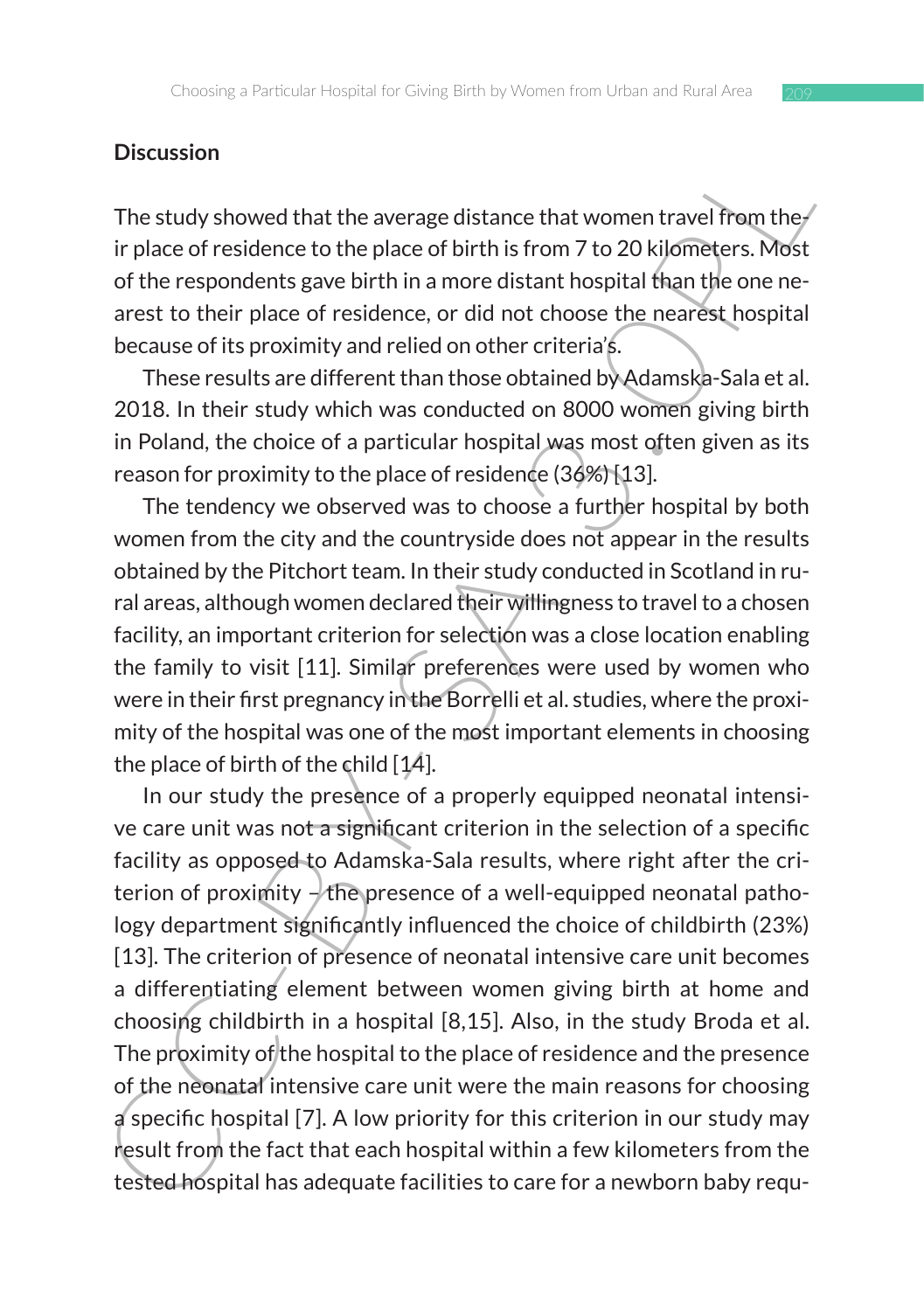iring special care, which is why this criterion did not differentiate these facilities.

In our studies, the main reason for choosing a specific hospital were the conditions of premises. Hospitals located within 5 kilometers of the hospital, which held our studies, differ in the décor, standard and equipment of delivery rooms and rooms in maternity wards. This criterion for choosing a child's place of birth was similar to the women examined by Borrelli et al [14].

The surveyed women from both the city and the countryside considered importance of place of employment of a doctor or midwife in the hospital chosen to lead their pregnancy. These results are confirmed by observations from Adamska-Sala et al., Showing that half of the women are delivering in hospitals employing a physician who oversees their pregnancies [13].

Fractrices.<br>
In our studies, the main reason for choosing a specific hospital were<br>
fractilities.<br>
In our studies, the main reason for choosing a specific hospital were<br>
the conditions of premises. Hospitals located within Most studies, including ours, show that women most often learn about the hospital they have chosen from their family and friends. These opinions are especially important in the case of the birth of the first child [14,16]. During the subsequent births, similarly as in our respondents, their own experience was helpful, allowing them to repeat the choice or in the case of traumatic deliveries – to change the place of birth in the event of a second pregnancy [17]. Some women were guided by the selected hospital's high rankings in the gdzierodzić.info.

Research conducted in the United Kingdom indicated the Internet as one of the most important sources of data taken into account in the decision-making process for choosing a place to give birth. Research shows that women are looking at the opinion of other mothers about the given hospital on the internet, searching the websites of hospitals to check the conditions offered by the facility and checking the status of hospitals and departments in the rankings [7,17].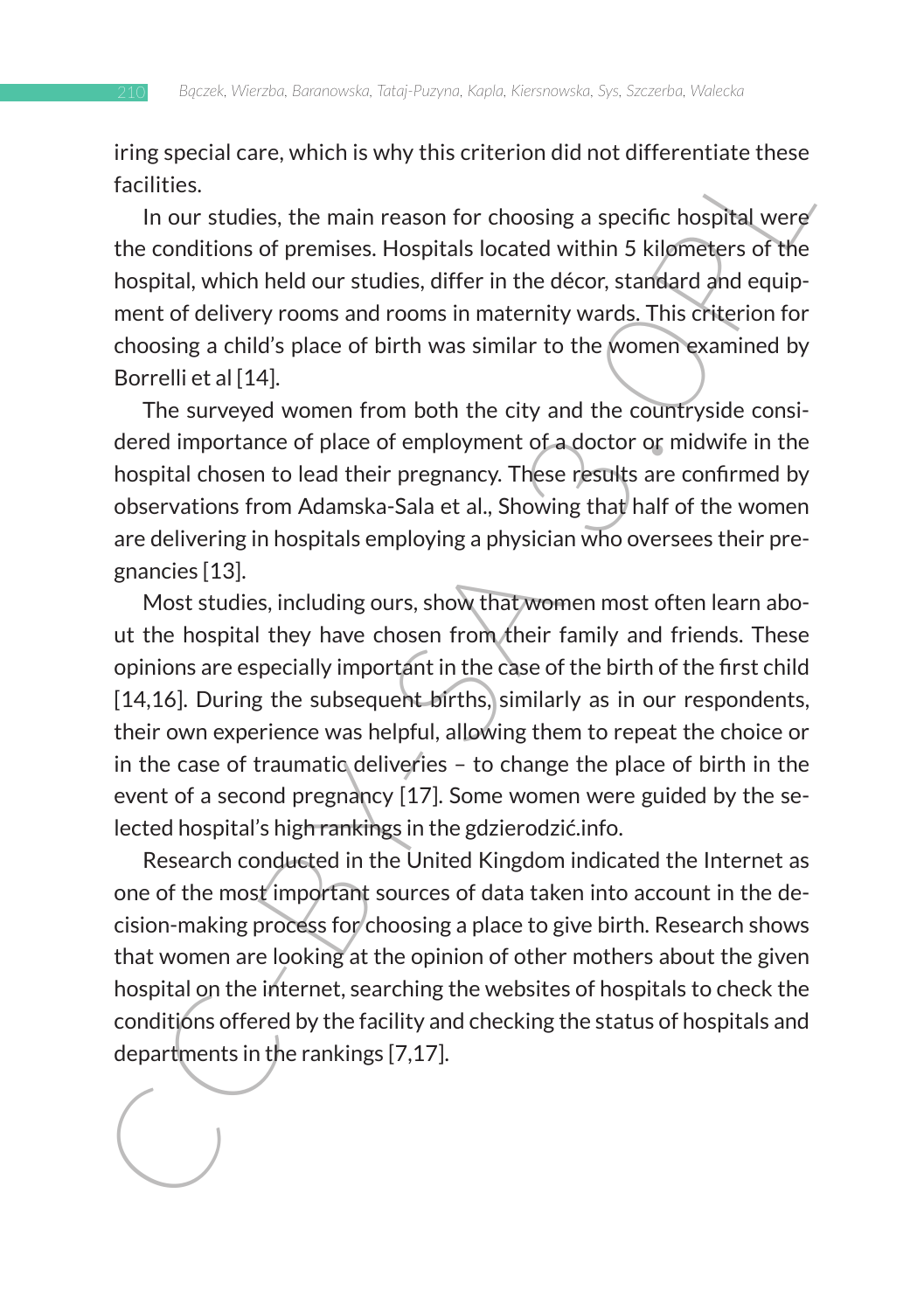## **Conclusions**

- 1. Most women do not choose to give birth in the hospital nearest to them.
- 2. Good infrastructure is the main factor when choosing the obstetric hospital for the childbirth for women, both from the city and from the countryside.
- Concusions<br>
1. Most women do not choose to give birth in the hospital nearest of<br>
them.<br>
2. Good infrastructure is the main factor when choosing the obste-<br>
tric hospital for the childbirth for women, both from the city an 3. The source of knowledge when selecting a hospital for childbirth is mainly influenced by the opinions of other mothers, as well as the recommendation of the doctor who is leading the pregnancy for women coming from the urban and from the rural areas.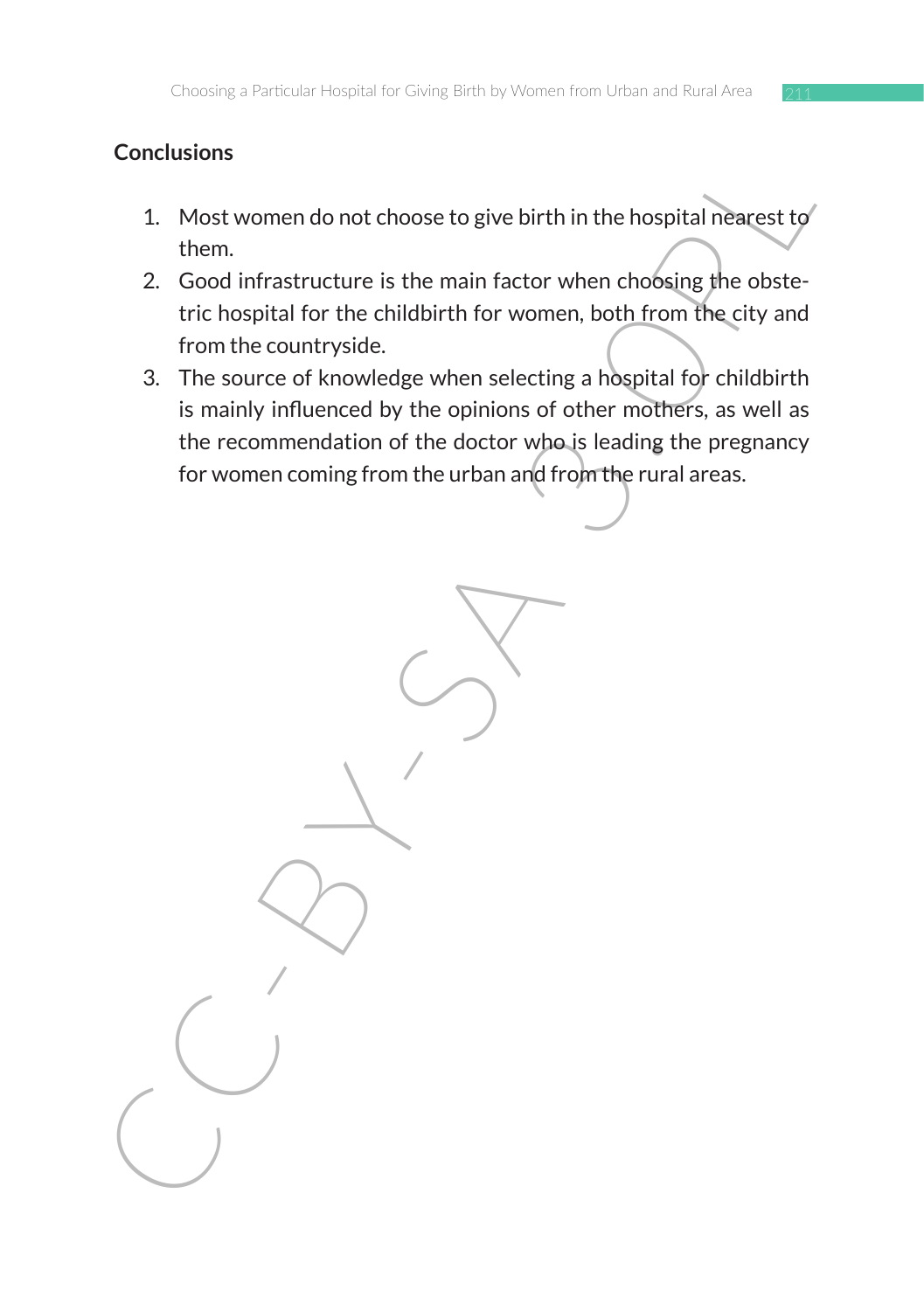### **References**

1. WHO recommendations: intrapartum care for a positive childbirth experience. World Health Organization; 2018; Geneva.

2. Ragusa A, Svelato A. Childbirth and New Omics Sciences: an Ecological Perspective. J Gynecol Women's Health 2018; 8(1): 1-5.

3. Heckman JJ. The developmental origins of health. Health Economics 2012; 21(1): 24-9.

4. Raven JH, Tolhurst RJ, Tang S, van den Broek N. What is quality in maternal and neonatal health care? Midwifery 2012; 28(5): e676-e83.

5. Iwanowicz-Palus G, Król M. The safety of selected birth locations according to women and men. Journal of Public Health, Nursing and Medical Rescue 2016; 182(2): 45-50.

6. Grigg CP, Tracy SK, Schmied V, Daellenbach R, Kensington M. Women's birthplace decision-making, the role of confidence: Part of the Evaluating Maternity Units study, New Zealand. Midwifery 2015; 31(6): 597-605.

7. Broda A, Krüger J, Schinke S, Weber A. Determinants of choice of delivery place: Testing rational choice theory and habitus theory. Midwifery 2018; 63: 33-8.

8. Regan M, McElroy K. Women's perceptions of childbirth risk and place of birth. The Journal of Clinical Ethics 2013; 24(3): 239-52.

References<br>
1. WHO recommendations: intrapartum care for a positive childbirth<br>
experience. World Health Organization; 2018; Geneva.<br>
2. Ragusa A, Svelato A. Childbirth and New Omics Sciences: an Ecological<br>
Perspective. J 9. Giacaman R, Abu-Rmeileh NME, Wick L. The limitations on choice: Palestinian women's childbirth location, dissatisfaction with the place of birth and determinants. European Journal of Public Health 2007; 17(1): 86-91.8.